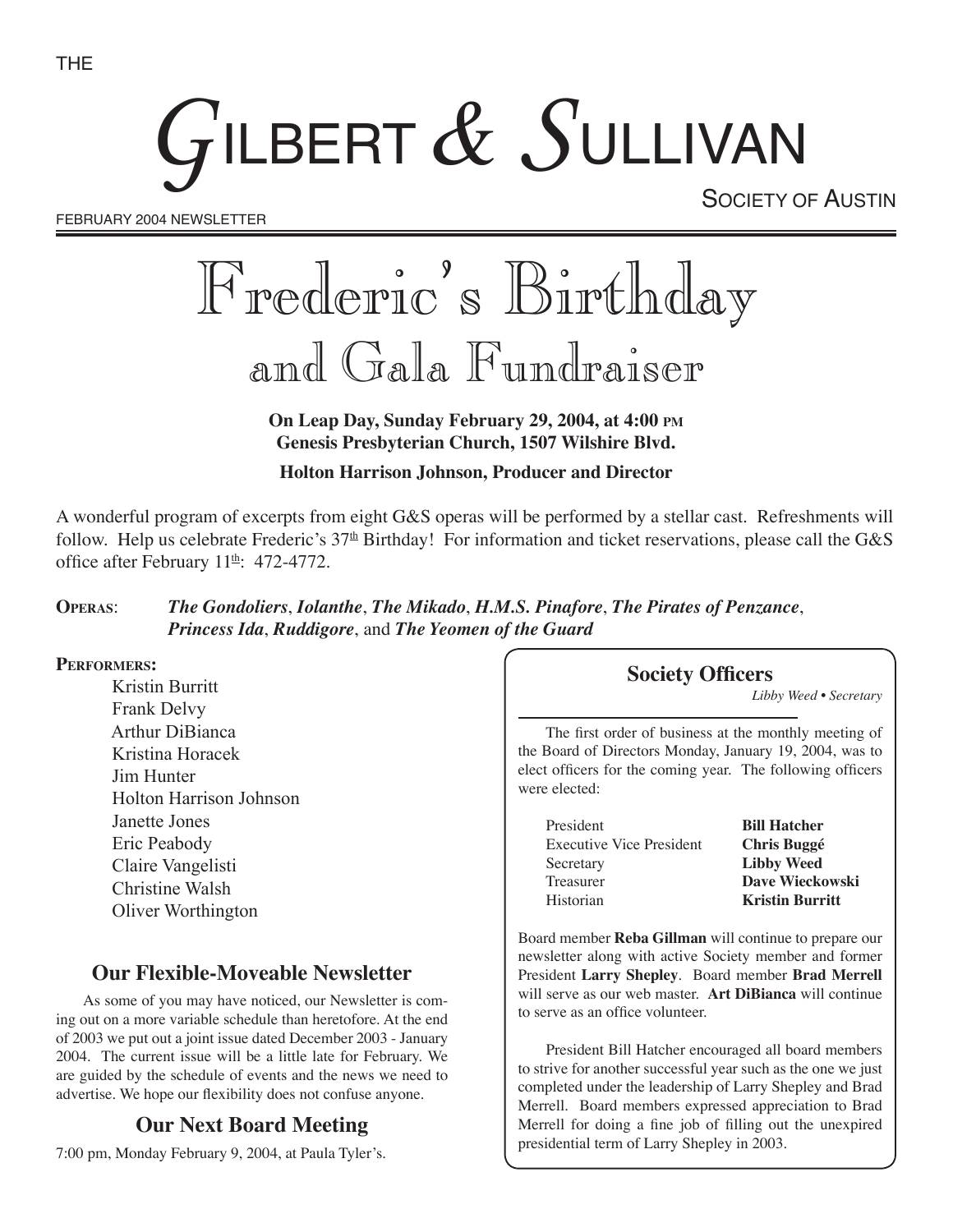#### **Last Meeting and Musicale**

*Reba Gillman*

On Monday January 5, 2004, the coldest day of the year, a faithful group gathered at the home of Paula Tyler for our Annual Business Meeting and Musicale. It quickly became apparent that attendance was lagging and we were going to have trouble making a quorum (20 members). Aside from the important business of electing Directors to serve on our Board, the program was to consist of singing a few choruses led by different members. Loel Graber appeared with copies of his choice from *Yeomen of the Guard*, and announced that he was suffering from a 24 hour intestinal flu and had to leave immediately. In response to our critical problem, we got him to leave his proxy with Ron Tyler, who was working in his study downstairs.

President Brad Merrell suggested that we start our musical program in the hope that a few more members would arrive. With Karl Logue at the piano, Kristin Burritt started us off singing the magnificent double chorus "When the foeman bares his steel" from *Pirates*. Kristin passed out copies of the music. She asked Chris Buggé to sing the Sergeant of Police, and Libby Weed to sing Edith, while she undertook the part of Mabel, and the audience joined in on the chorus parts (police and daughters). We sang through the work twice with great enthusiasm. Arthur DiBianca then passed out his selection from *The Grand Duke*. He sang the parts of the Herald and of the Prince of Monte Carló ("and his bee-uuu-ti-ful daughter"). We sang this twice, and then President Brad announced that we had attained a quorum, and could conduct our business.

Brad thanked us all for coming. The quorum had been achieved by a few late arrivals and several dues payments, including a donation to make our pianist, Karl Logue, a member. We called on Ron Tyler to join us with Loel's proxy vote. Brad said it had been a fantastic year with the production of *Pirates*  garnering 6 nominations for Austin Circle of Theaters B.Iden Payne awards, actually winning 3 of those nominations: Claire Vangelisti, Holton Johnson, and Jeffrey Jones-Ragona. Our three performances of a concert version of *Iolanthe* were very successful. Many new members have joined us, and our plans for producing *The Gondoliers* are going ahead vigorously. Plans are not firm yet, but we will probably perform in a new venue, the fine Davis Auditorium on the campus of the Austin School for the Deaf, 1102 South Congress Avenue.

Brad announced some changes: The Board has decided to simplify the dues structure. Dues will be \$20 (1 vote), and \$30 for family membership (2 votes). There will be no Youth or Senior memberships, but other, higher donor levels will continue. For the year 2004 the Board of Directors will be reduced to 9 Directors.

Brad then called on Larry Shepley, Chair of the Nominating Committee. Larry told us that the committee presented a slate of Directors: Chris Buggé, Kristin Burritt, Reba Gillman, Bill Hatcher, Randall McIntyre, Brad Merrell, Paula Tyler, Libby Weed, and Dave Wieckowski. Of these only Randall McIntyre is new to the Board. Two who served as Directors this year, Chuck Antonie and Steve Schwartzman, were unable

to continue on the Board, and Larry thanked them for their service. Larry stated that nominations from the floor would be accepted, but none was made. It was suggested that Larry should serve on the Board, but he explained that his heavy travel schedule this year precluded service. Arthur DiBianca moved that we close the nominations, and Reba Gillman seconded the motion, which passed. Art then moved that we accept the slate by acclamation; Reba seconded the motion, which passed.

Business accomplished, we returned to our singing. In Loel's absence Libby passed out the music for his choice, the four part, á capella madrigal "Strange Adventure" from *Yeomen of the Guard*, with Loel's suggestion that we all sing it. Karl Logue played it on the piano as we sang, which kept us on pitch and helped those not familiar with the piece. Next came Libby's choice, "For he is an Englishman!" from *Pinafore*. Reba Gillman sang the part of Hebe, Arthur DiBianca sang Sir Joseph, and Brad Merrell the part of the Captain, and we all chimed in lustily with "for he is an Englishman!" Finally to finish off, we lit into Brad's choice, "Dance the Cachucha" from our upcoming show, *The Gondoliers*, which we sang through twice.

Chris Buggé then volunteered rather diffidently to sing us a sea chantey, "The Greenland Fishers" — not Gilbert & Sullivan, he apologized, but calling for a support chorus repeating the last line of every verse, like so many G&S pieces. Hot on that success, Chris was then nominated to sing the Pirate King to lead into "Hail Poetry", which we all rose to sing, with Lord High Pianist Karl Logue. No one had the music for "Now to the Banquet We Press," so we did a valiant job of singing it from memory without accompaniment.

Brad announced that we would celebrate Frederic's 37<sup>th</sup> birthday on Leap Day, Sunday February 29<sup>th</sup> with a Gala Fund Raiser Birthday Party. Details to be announced later, but Save The Date!!!

There followed the usual delicious spread and friendly conversation. Many thanks, Paula, for your boundless hospitality and to Ron for helping us out in a pinch and accepting Loel's proxy vote.

For the record, those attending were (members all!): Byron Arnason, Zelda Austin & Arthur Grubnick, Chris Buggé, Kristin Burritt, Lucian Chimene, Arthur DiBianca, Reba Gillman, (Loel Graber, who left his proxy with Ron Tyler), Nancy McQueen, Brad Merrell, Joan Pearsall, Larry Shepley, Leland L. Smith, Paula Tyler, Libby Weed, David Wieckowski, Theresa Wilson & Antonio Fuentes, and our newest member, Karl Logue. Jean Buggé came by later, after the voting was over.

*But when away his regiment ran, His place was at the fore, O— That celebrated, Cultivated, Underrated Nobleman, The Duke of Plaza-Toro!*

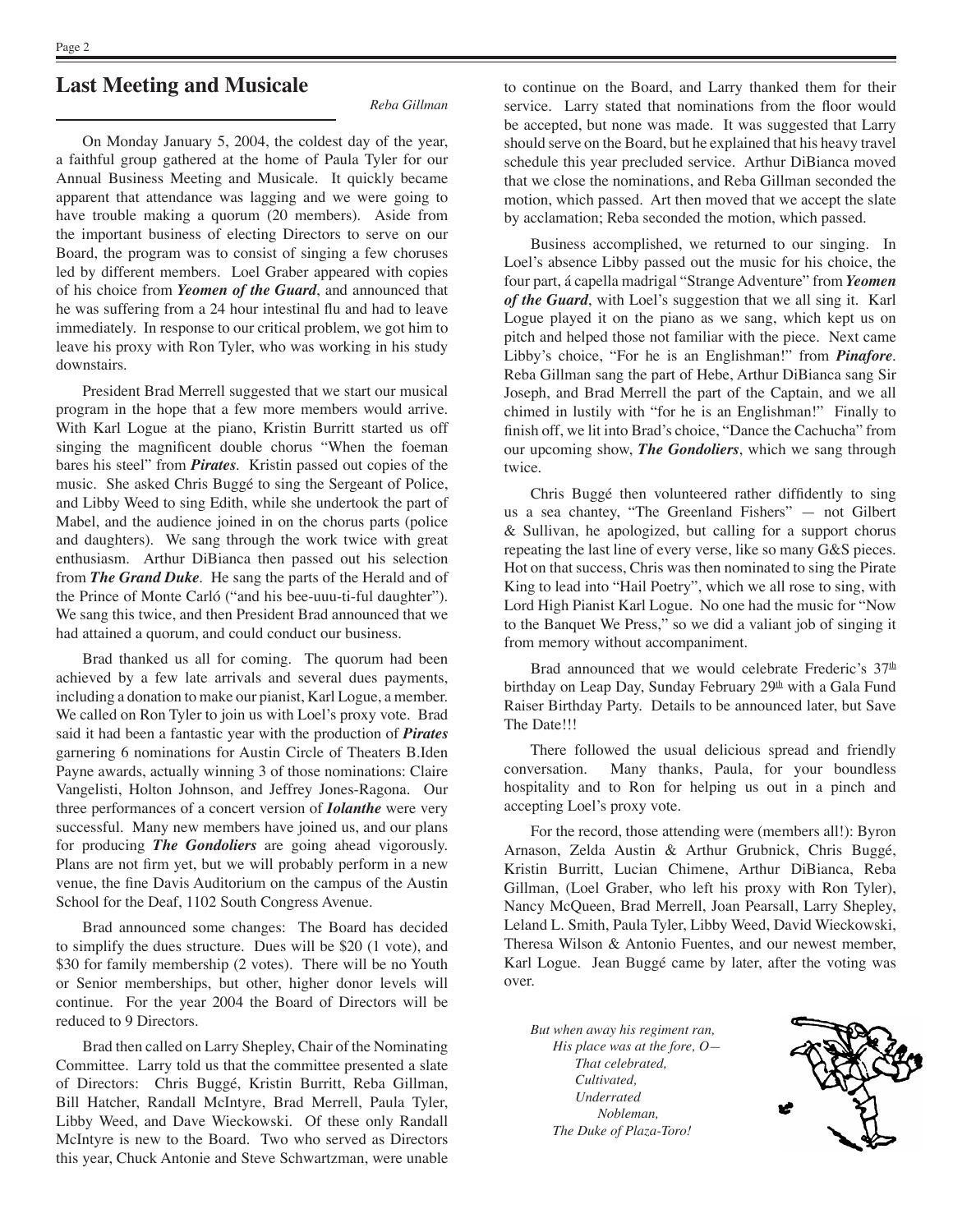#### **Welcome Savoyard!**

Many thanks to **Russell Gregory** for a very generous donation. Not only has Russell been our friend and loyal performer for many years, but he has now given us a healthy check, which will be matched by Prudential Insurance, thus doubling its value.

#### **Lucy Shoe Meritt**

*August 7, 1906 – April 13, 2003*

The UT College of Liberal Arts and the Department of Classics will celebrate **The Legacy of Lucy Shoe Meritt** on Sunday, February 15, 2004 from 2 to 5 pm in the Santa Rita Room of the Texas Union, 24th and Guadalupe. There will be a round table discussion, **"To see what you look at": From the Etruscans to Post-Modernism in Austin Architecture**. There will also be a musical program, and refreshments. This is open to all, but if you plan to attend please respond by February 10 to Clare Hudspeth at 512-471-8861, or by e-mail, chudspeth@ma il.utexas.edu, to give an estimate of numbers for the caterer.

#### **G&S Mugs & Memorabilia**

Our mugs are tastefully designed with the G&S Logo. Only \$10. Call our office or write us for one of these handsome mugs (lead-free and microwave and dishwasher safe)

And don't forget our other delightful merchandise: Tee shirts, videos, librettos; all available at very reasonable prices. Call us at 472-4772.

### **Contributors to Pirates 2003**

Underwriters: **Chris Buggé, Larry Shepley**

Individual: **Reba & Len Gillman, David & Roslyn Gutman, Jean & Ed Smootz, Sue Ricket Caldwell, Chris Buggé, Virginia Ehmann, Dan Girardot, Allan & Barbara Longacre**

Corporate, Government, and Foundation: **Still Water Foundation of Austin, Priority Copy, Eyes of Texas Laser Center, Cedra Corporation, Westminster Manor, Cleve H. Tandy Foundation, Consolidated Insurance Agency, Genesis Presbyterian Church, HEB & HEB Central Market, Texas French Bread**

Thanks to our many volunteers and to **Enid Hallock**, who coordinated them.



*The Pirates of Penzance* was funded in part by the City of Austin under the auspices of the Austin Arts Commission and supported by a grant from the Texas Commission on the Arts.



#### **Berkshire Choral Festival**

Are you a serious choral singer? Do you have a friend who is? Every year at this time I receive brochures announcing "The Week That Lasts a Lifetime." This year the choral festival is offering five week-long sessions from July 4 to August 8 to be held at the Berkshire School in Sheffield, Massachusetts. Applications should postmarked by February 27, although they may be accepted later.

Their standards are high, they work you hard, and it's not cheap. There is a discounted rate for college-age students and singers under 40, and some scholarships are available. If you would like a brochure, please call me at 327-2277.

*Reba Gillman*

# Membership Form

We encourage you to join our Society. If you are a member, please check your membership renewal date on the top of the mailing label. If expired or near expiration, your membership needs to be updated! To correct your address, renew your membership, or become a member, complete this form, and mail it to us at:

The Gilbert & Sullivan Society of Austin P.O. Box 684542 Austin, Texas 78768–4542 Phone: 472-4772 (472-GSSA)

Name (as you want it to appear) \_\_\_\_\_\_\_\_\_\_\_\_\_\_\_\_\_\_\_\_\_\_\_\_\_\_\_\_\_\_\_\_\_\_\_\_\_\_\_\_

Phone (Day) \_\_\_\_\_\_\_\_\_\_\_\_\_\_\_\_\_\_\_\_\_\_\_\_\_(Night)\_\_\_\_\_\_\_\_\_\_\_\_\_\_\_\_\_\_\_\_\_\_\_\_

Address \_\_\_\_\_\_\_\_\_\_\_\_\_\_\_\_\_\_\_\_\_\_\_\_\_\_\_\_\_\_\_\_\_\_\_\_\_\_\_\_\_\_\_\_\_\_\_\_\_\_\_\_\_\_\_\_\_\_\_

City, State, ZIP \_\_\_\_\_\_\_\_\_\_\_\_\_\_\_\_\_\_\_\_\_\_\_\_\_\_\_\_\_\_\_\_\_\_\_\_\_\_\_\_\_\_\_\_\_\_\_\_\_\_\_\_\_

E-mail address \_

What company do you work for?

Please check a membership category. Membership benefits include our Newsletter and 10% discount on tickets.

 $\Box$  Individual: \$20 or more

 $\overline{\Box}$  Family/Group: \$30 or more

 $\Box$  Donation only (no membership)

 $\Box$  I'm interested in volunteering.

Please consider becoming a member at one of the following **Donor Levels**: **Patron** (\$50-\$99), **Grand Duke or Duchess** (\$100- \$249); **Major-General** (\$250-\$499); **Pooh-Bah** (\$500-\$999); **Pirate King** (\$1000-\$2499); **Savoyard** (\$2500 & up). Donor members receive additional benefits. Please call our office or visit our website (www.gilbertsullivan.org) for further information.